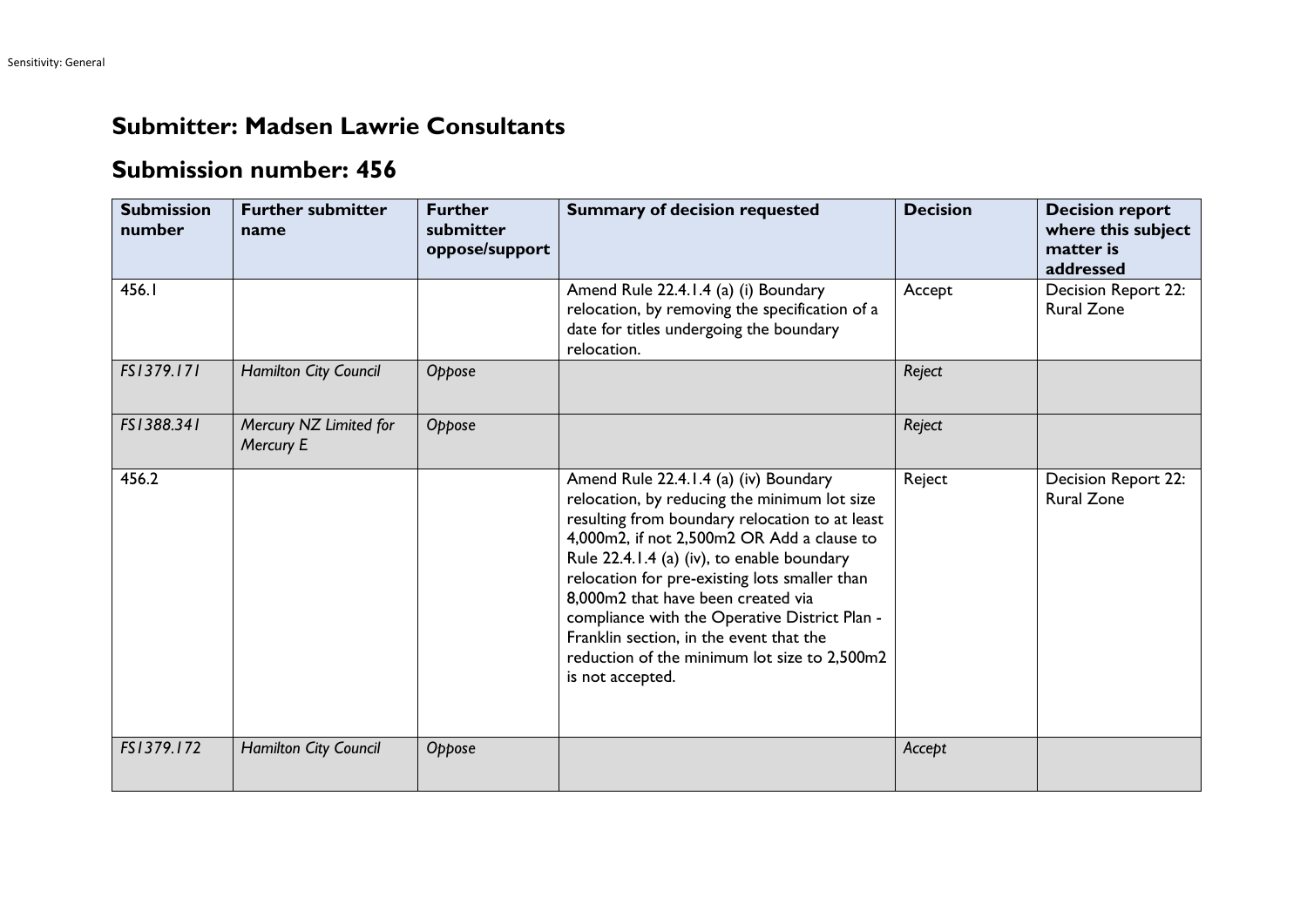| <b>Submission</b><br>number | <b>Further submitter</b><br>name    | <b>Further</b><br>submitter<br>oppose/support | <b>Summary of decision requested</b>                                                                                                                                                                                                                   | <b>Decision</b> | <b>Decision report</b><br>where this subject<br>matter is<br>addressed |
|-----------------------------|-------------------------------------|-----------------------------------------------|--------------------------------------------------------------------------------------------------------------------------------------------------------------------------------------------------------------------------------------------------------|-----------------|------------------------------------------------------------------------|
| FS1388.342                  | Mercury NZ Limited for<br>Mercury E | Oppose                                        |                                                                                                                                                                                                                                                        | Accept          |                                                                        |
| 456.3                       |                                     |                                               | Retain the areas to be legally protected and<br>the maximum number of new records of title<br>in Rule 22.4.1.6 RD1 (a) (i) Conservation lot<br>subdivision.                                                                                            | Reject          | <b>Decision Report 22:</b><br><b>Rural Zone</b>                        |
| 456.4                       |                                     |                                               | Amend the Proposed District Plan to clarify<br>and further describe a "contiguous area" as<br>contained in Rule 22.4.1.6 (a)(i) Conservation<br>lot subdivision.                                                                                       | Reject          | Decision Report 22:<br><b>Rural Zone</b>                               |
| 456.5                       |                                     |                                               | Add a new clause to Rule 22.4.1.1 PR3 (c)<br>Prohibited Subdivision, by adding the<br>following: (c) A transferable title subdivision<br>in the former Franklin District on a parent<br>Certificate of Title that existed prior to 6<br>December 1997. | Reject          | <b>Decision Report 22:</b><br><b>Rural Zone</b>                        |
| FS1308.49                   | The Surveying Company               | Oppose                                        |                                                                                                                                                                                                                                                        | Accept          |                                                                        |
| FS1388.343                  | Mercury NZ Limited for<br>Mercury E | Oppose                                        |                                                                                                                                                                                                                                                        | Accept          |                                                                        |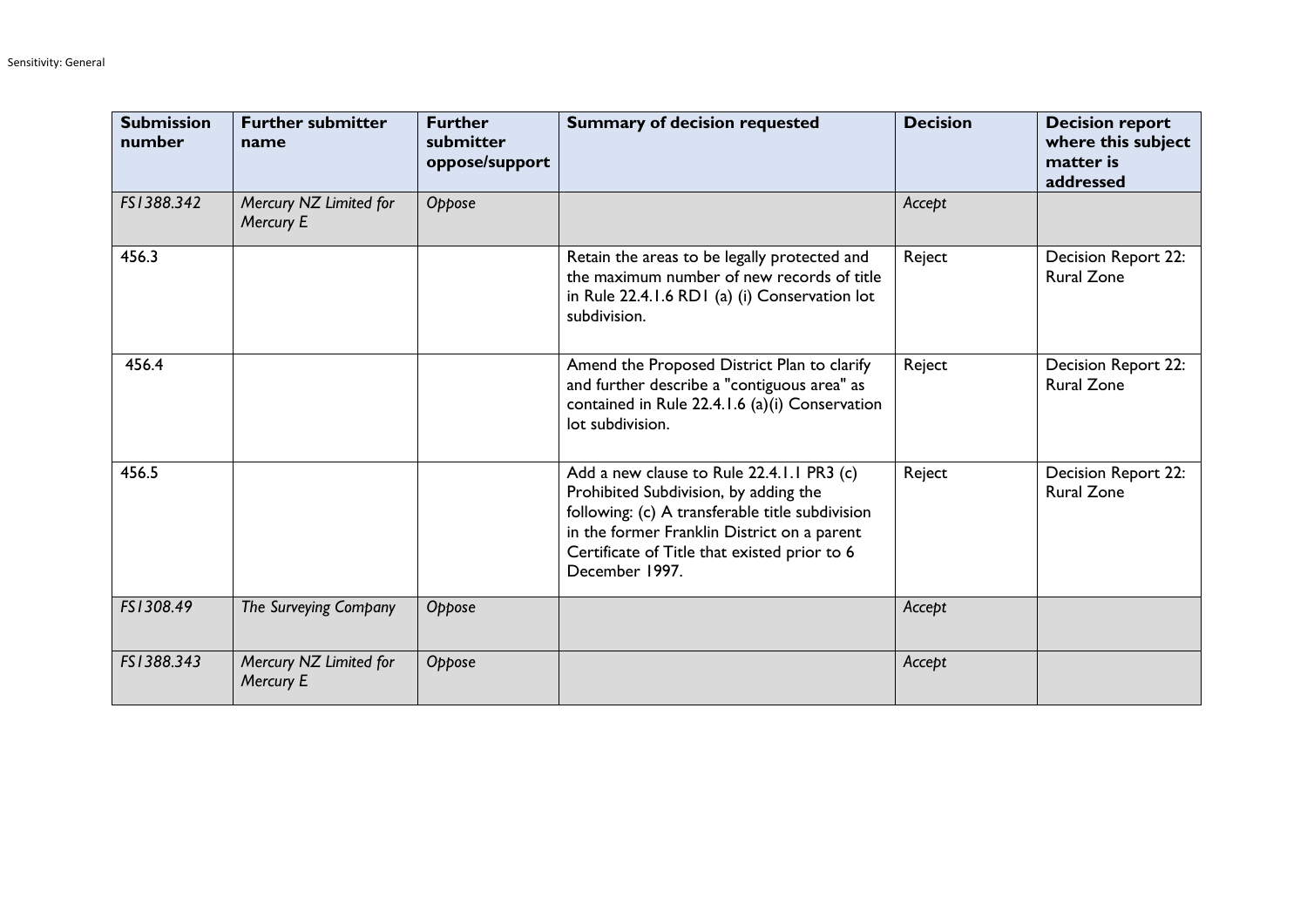| <b>Submission</b><br>number | <b>Further submitter</b><br>name    | <b>Further</b><br>submitter<br>oppose/support | <b>Summary of decision requested</b>                                                                                                                                                                                             | <b>Decision</b> | <b>Decision report</b><br>where this subject<br>matter is<br>addressed |
|-----------------------------|-------------------------------------|-----------------------------------------------|----------------------------------------------------------------------------------------------------------------------------------------------------------------------------------------------------------------------------------|-----------------|------------------------------------------------------------------------|
| 456.6                       |                                     |                                               | Amend Rule 22.4.1.2 (a) (i) General<br>subdivision, by matching the issue of title date<br>with the operative date of the Proposed Plan,<br>if not for all titles then amend for the Franklin<br>titles.                         | Reject          | Decision Report 22:<br><b>Rural Zone</b>                               |
| FS1379.173                  | Hamilton City Council               | Oppose                                        |                                                                                                                                                                                                                                  | Accept          |                                                                        |
| FS1388.344                  | Mercury NZ Limited for<br>Mercury E | Oppose                                        |                                                                                                                                                                                                                                  | Accept          |                                                                        |
| 456.7                       |                                     |                                               | Retain minimum size for subdivision<br>entitlement of 20ha in Rule 22.4.1.2 (a) (ii)<br>General subdivision.                                                                                                                     | Accept in Part  | Decision Report 22:<br><b>Rural Zone</b>                               |
| FS1379.174                  | Hamilton City Council               | Oppose                                        |                                                                                                                                                                                                                                  | Accept in Part  |                                                                        |
| FS1388.345                  | Mercury NZ Limited for<br>Mercury E | Oppose                                        |                                                                                                                                                                                                                                  | Accept in Part  |                                                                        |
| 456.8                       |                                     |                                               | Amend Rule 22.4.1.2 (a) (iii) General<br>subdivision, as follows: The proposed<br>subdivision must create no more than one<br>additional lot, excluding an access allotment,<br>for every compliant parent certificate of title. | Accept in Part  | Decision Report 22:<br><b>Rural Zone</b>                               |
| FS1388.346                  | Mercury NZ Limited for<br>Mercury E | Oppose                                        |                                                                                                                                                                                                                                  | Accept in Part  |                                                                        |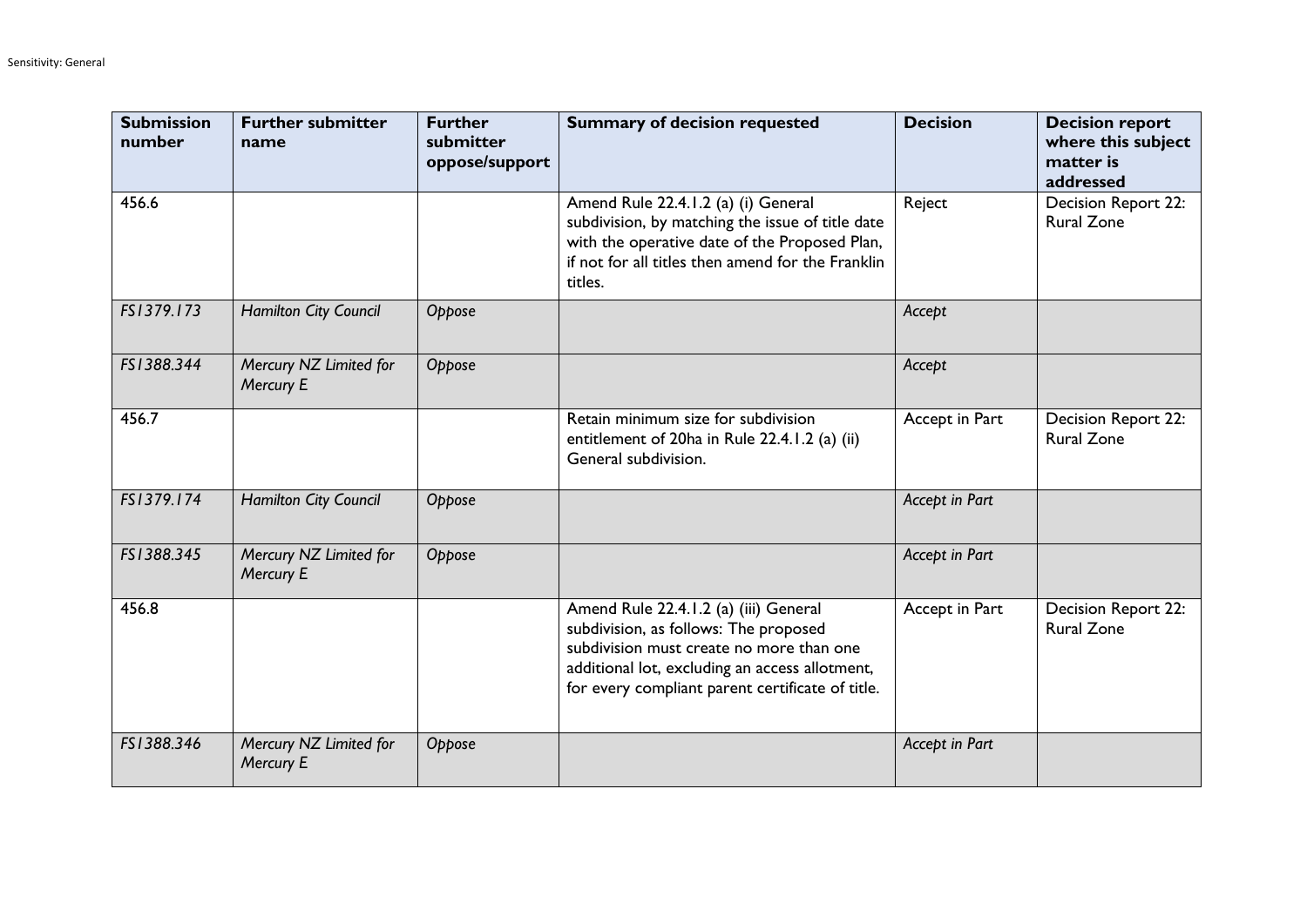| <b>Submission</b><br>number | <b>Further submitter</b><br>name    | <b>Further</b><br>submitter<br>oppose/support | <b>Summary of decision requested</b>                                                                                                                                                                                                | <b>Decision</b> | <b>Decision report</b><br>where this subject<br>matter is<br>addressed |
|-----------------------------|-------------------------------------|-----------------------------------------------|-------------------------------------------------------------------------------------------------------------------------------------------------------------------------------------------------------------------------------------|-----------------|------------------------------------------------------------------------|
| 456.9                       |                                     |                                               | Amend Rule 22.4.1.2 (a) (iv) General<br>subdivision, by reducing the minimum lot size<br>to 4,000m2.                                                                                                                                | Reject          | <b>Decision Report 22:</b><br><b>Rural Zone</b>                        |
| FS1388.347                  | Mercury NZ Limited for<br>Mercury E | Oppose                                        |                                                                                                                                                                                                                                     | Accept          |                                                                        |
| 456.10                      |                                     |                                               | Amend Rule 22.4.1.6 (a) (vi) Conservation lot<br>subdivision, by reducing the lot size<br>requirement to 2,500m2, or 4,000m2.                                                                                                       | Reject          | Decision Report 22:<br><b>Rural Zone</b>                               |
| FS1388.348                  | Mercury NZ Limited for<br>Mercury E | Oppose                                        |                                                                                                                                                                                                                                     | Accept          |                                                                        |
| 456.11                      |                                     |                                               | Amend Rule 22.4.1.6 (a) (vii) Conservation<br>lot subdivision, by increasing the maximum lot<br>size for proposed lots (excluding the balance<br>lot) to more than 1.6ha.                                                           | Reject          | Decision Report 22:<br><b>Rural Zone</b>                               |
| 456.12                      |                                     |                                               | Amend Rule 22.4.1.2 (a)(i) General<br>subdivision, so exceptions to the rule (i.e<br>those that are classified as Prohibited<br>Subdivision) are noted or deferred to this<br>rule as is the case in the current Operative<br>Plan. | Accept          | <b>Decision Report 22:</b><br><b>Rural Zone</b>                        |
| FS1388.349                  | Mercury NZ Limited for<br>Mercury E | Oppose                                        |                                                                                                                                                                                                                                     | Reject          |                                                                        |